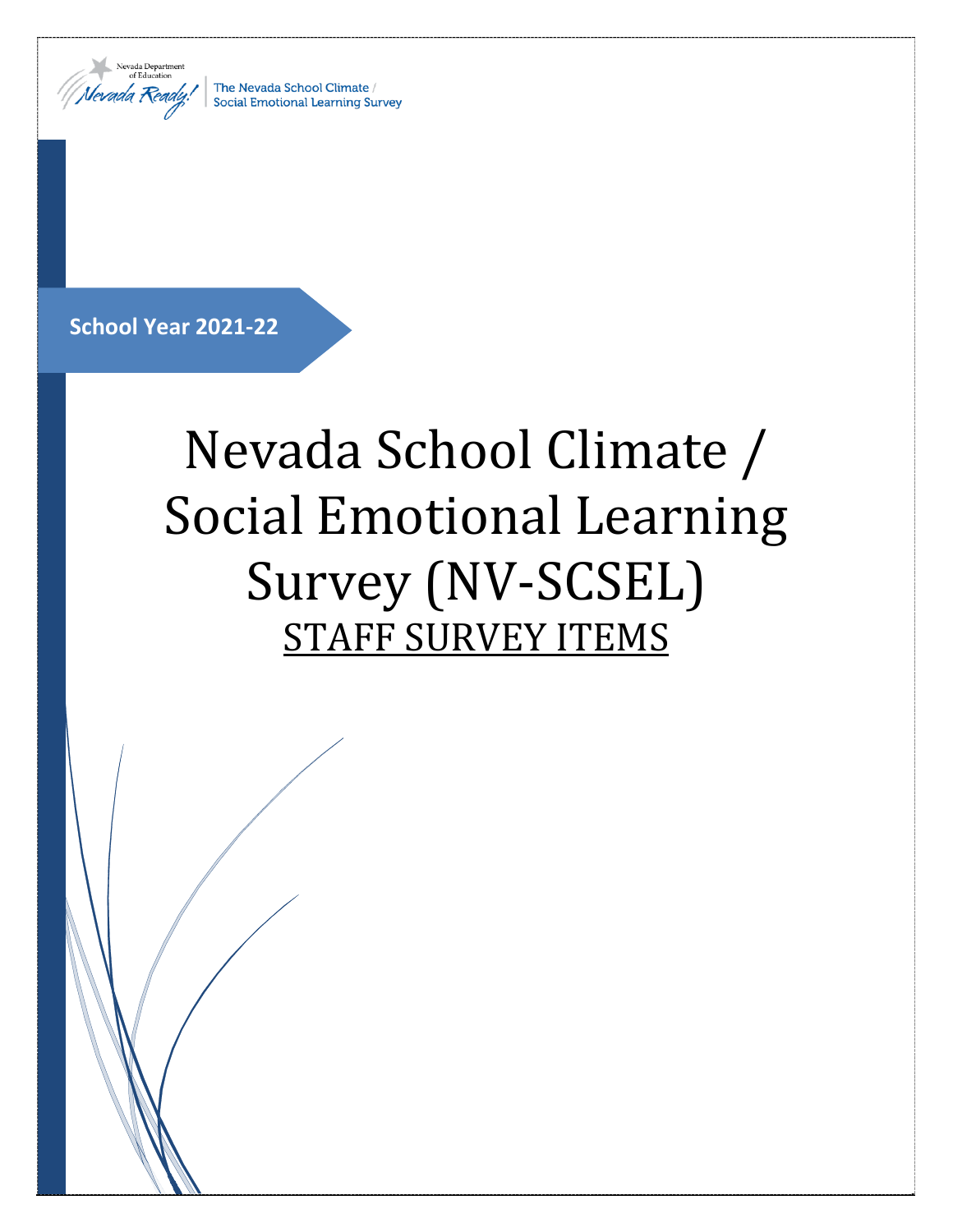# 1. Select the name(s) of the school campus(es) that you **currently** serve and would like to answer survey questions for.

*If you work at more than one school campus within the capacity of your employment, you have the opportunity to take the survey for each campus that you serve. You will take the full survey for each campus so that you can customize*  your response to the questions for each campus. The survey will prompt you and let you know which campus you are *answering questions for.*

- O Male O Female
- 3. Gender identity refers to your understanding of self. Please select the option that most closely aligns with your<br>gender identity(this may or may not align with your sex assigned at birth). gender identity(this may or may not align with your sex assigned at birth).
	- $\bigcirc$  I identify as male.
	- $\bigcirc$  I identify as female.
	- O I do not identify as male or female.
	- O I prefer to self-describe:
- 4. Are you of Hispanic or Latino origin? *Mark one response.* Idemo139
	- Yes
	- No
- 5. What is your race? *You may mark one or more races.* Idemo140
	- **D** White
	- □ Black or African-American
	- **Q** Asian
	- □ American Indian or Alaska Native
	- □ Native Hawaiian or Pacific Islander
- 6. How many years have you worked in PK-12 education? *Mark one response.* Idemo143
	- Less than 1 year
	- $\bigcirc$  1-3 years
	- 4-5 years
	- $O$  6-9 years
	- $O$  10-14 years
	- 15-19 years
	- 20-25 years
	- 26-30 years
	- O More than 30 years

2. Are you male or female? *Mark one response.* Idemo138

ldemo150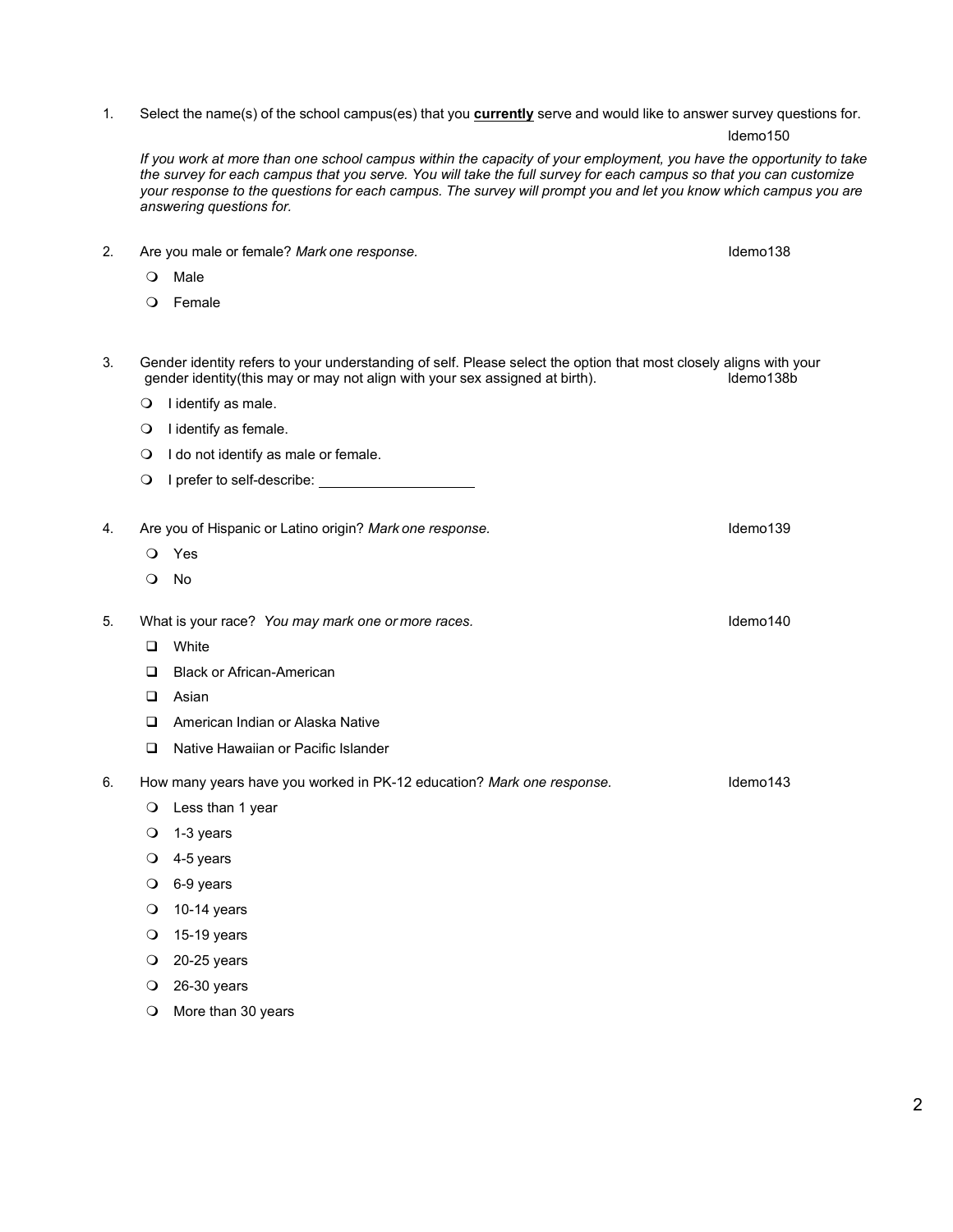#### *ALL OF THE QUESTIONS BELOW WILL BE ASKED FOR EACH SCHOOL CAMPUS SELECTED ABOVE IN Q1.*

7. How many years have you been working at this school? *Mark one response.* Idemo142  $\bigcirc$  1-3 years 4-9 years 10-19 years 20 or more years 8. This school year, are you working primarily: letter and the matter of the local demo151 O In person, at your school At home, through distance instruction O Both in-school and at home (hybrid) 9. What is your **primary** position or role at this school? *Mark one response.* ldemo152 O School Administrator O Teacher Instructional Aide or Teacher Assistant

- Specialized instructional support personnel (counselor, psychologist, social worker, nurse, library media specialist)
- O Other support staff
- O Prefer not to say
- 10. Which grade(s) of students do you directly serve at this school? *Select all that apply.* ldemo153

*For example, if you are a teacher, please select the grade(s) you teach; if you are an administrator, please select all grade(s) that your school serves.*

- D Pre-K
- **D** Kindergarten
- Grade 1
- Grade 2
- Grade 3
- Grade 4
- Grade 5
- □ Grade 6
- □ Grade 7
- Grade 8
- □ Grade 9
- Grade 10
- Grade 11
- Grade 12
- **Q** Adult education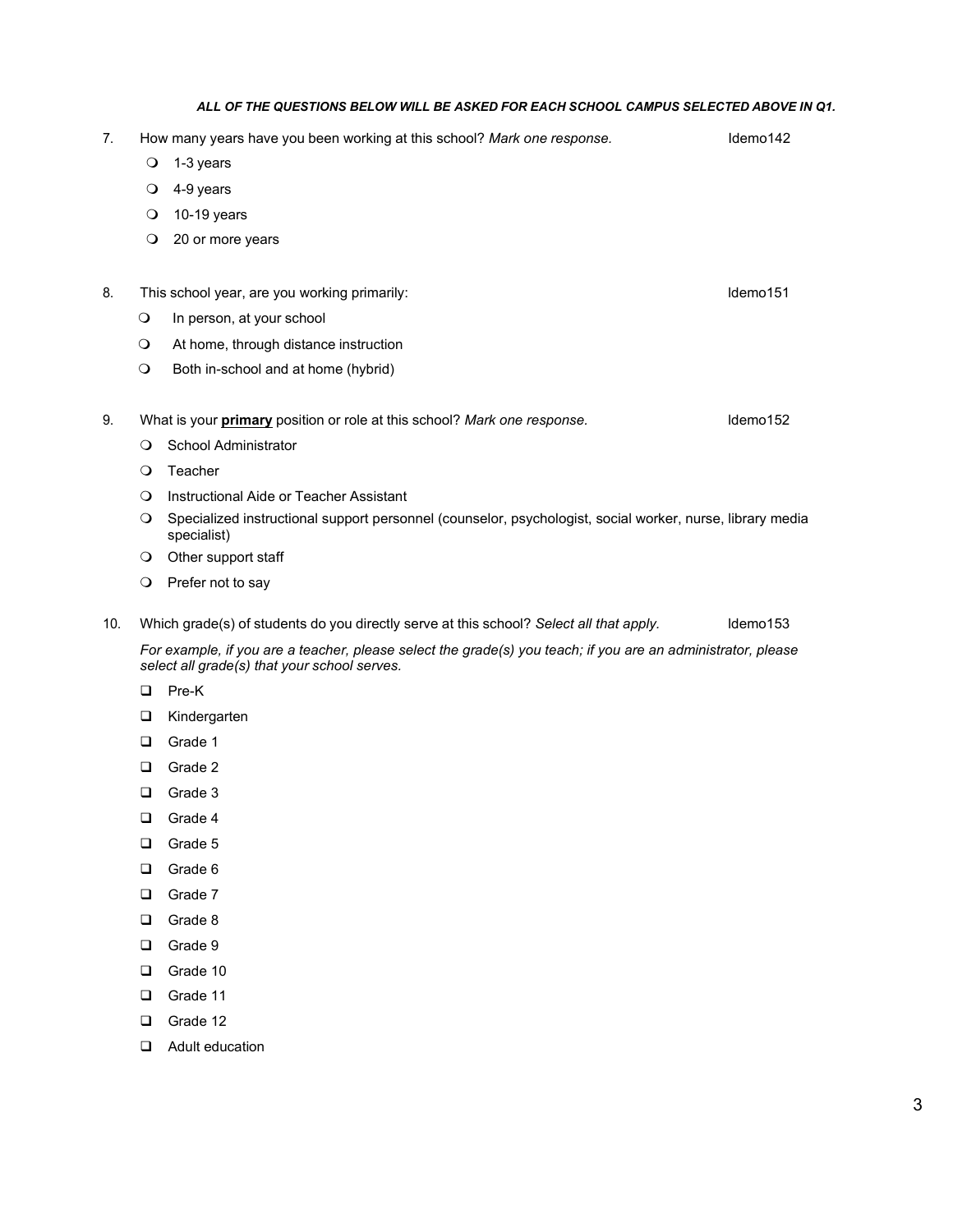- 11. Is your **main assignment/responsibility** at this school to provide instruction or other support services to any of these types of students - Special Education, English Language Learners, Gifted and Talented Education<br>students, and Migrant Education? Select all that apply. students, and Migrant Education? Select all that apply.
	- □ Special Education
	- **English Language Learners**
	- Gifted and Talented Education students
	- **Q** Migratory students
	- □ None of the above.

#### **How strongly do you agree or disagree with the following statements about this school? Mark one response.**

*Throughout the survey, "This school" means activities happening in school buildings, on school grounds, on school buses, and at places that hold school-sponsored events or activities. Unless otherwise specified, this refers to normal school hours or to times when school activities/events were in session.*

12. At this school, all students are treated equally, regardless of whether their parents are rich or poor.

lengclc<sub>2</sub>

- O Strongly Agree
- Agree
- O Disagree
- **O** Strongly Disagree
- 13. This school encourages students to take challenging classes no matter their race, ethnicity, nationality, and/or cultural background (e.g., honor level courses, gifted courses, AP or IB courses). In engclc3
	- **O** Strongly Agree
	- Agree
	- O Disagree
	- **O** Strongly Disagree
- 14. This school provides instructional materials (e.g., textbooks, handouts) that reflect students' cultural background, ethnicity, and identity. In the set of the set of the set of the set of the set of the set of the set of the set of the set of the set of the set of the set of the set of the set of the set of the set of the set of the set
	- O Strongly Agree
	- O Agree
	- O Disagree
	- **O** Strongly Disagree
- 15. This school emphasizes showing respect for all students' cultural beliefs and practices. Inengclc6
	- O Strongly Agree
	- O Agree
	- O Disagree
	- **O** Strongly Disagree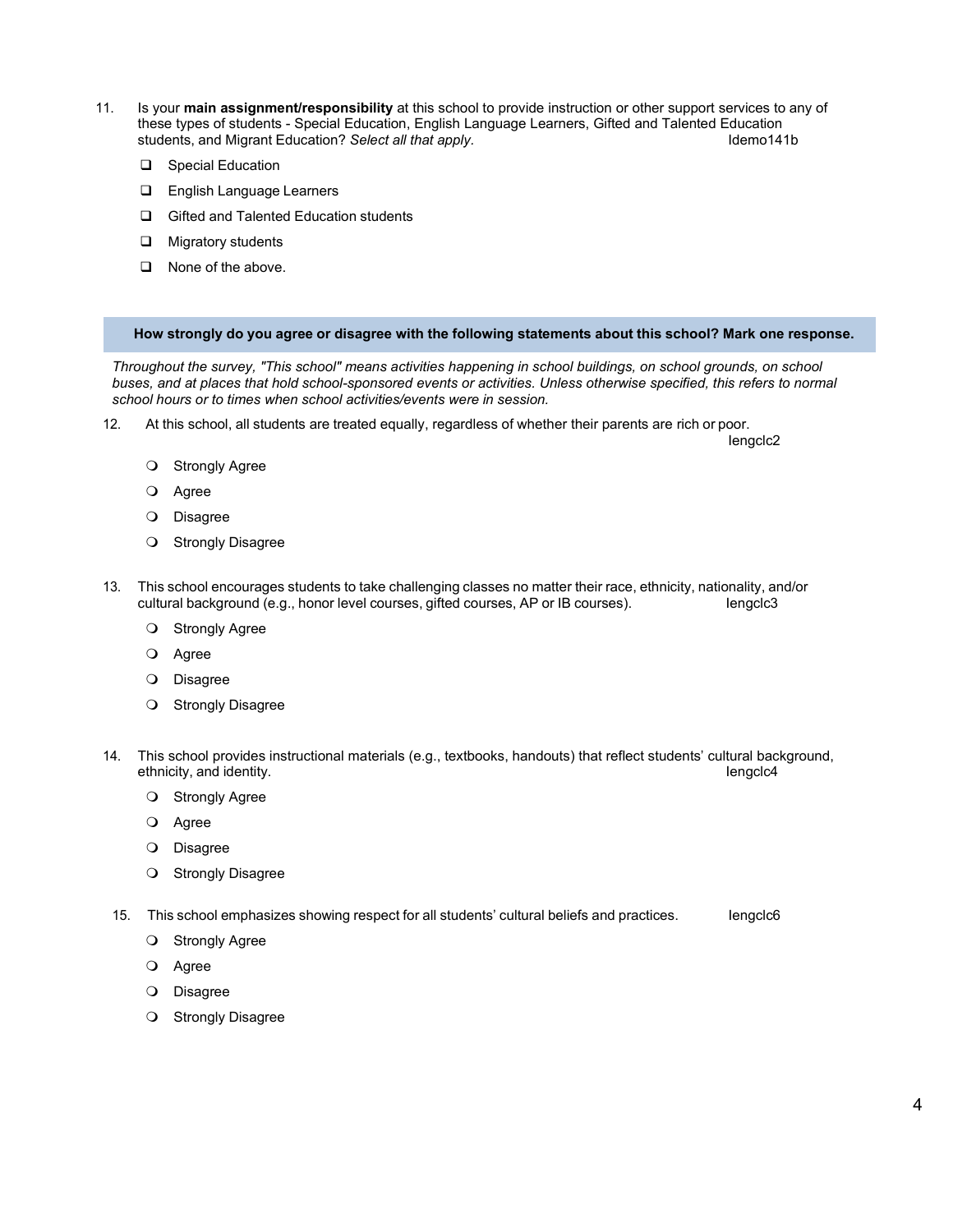- 16. This school provides effective resources and training for teaching students with Individualized Education Programs (IEPs) across different languages and cultures.
	- **O** Strongly Agree
	- Agree
	- Disagree
	- **O** Strongly Disagree
- 17. This school provides effective supports for students needing alternative modes of communication (e.g., manual signs, communication boards, computer-based devices, picture exchange systems, Braille). Iengclc8
	- O Strongly Agree
	- Agree
	- O Disagree
	- **O** Strongly Disagree

18. Staff do a good job helping parents to support their children's learningat home. In engrel9

- O Strongly Agree
- Agree
- O Disagree
- **O** Strongly Disagree
- 19. Staff do a good job helping parents understand when their child needs to learn social, emotional, and character skills. Iengrel10
	- **O** Strongly Agree
	- Agree
	- O Disagree
	- O Strongly Disagree
- 20. If a student has done something well or makes improvement, staff contact his/her/their parents.
	- O Strongly Agree Iengrel12
	- Agree
	- O Disagree
	- **O** Strongly Disagree
- 21. This school asks families to volunteer at the school. In the school of the school of the school of the school of the school.
	- **O** Strongly Agree
	- Agree
	- O Disagree
	- O Strongly Disagree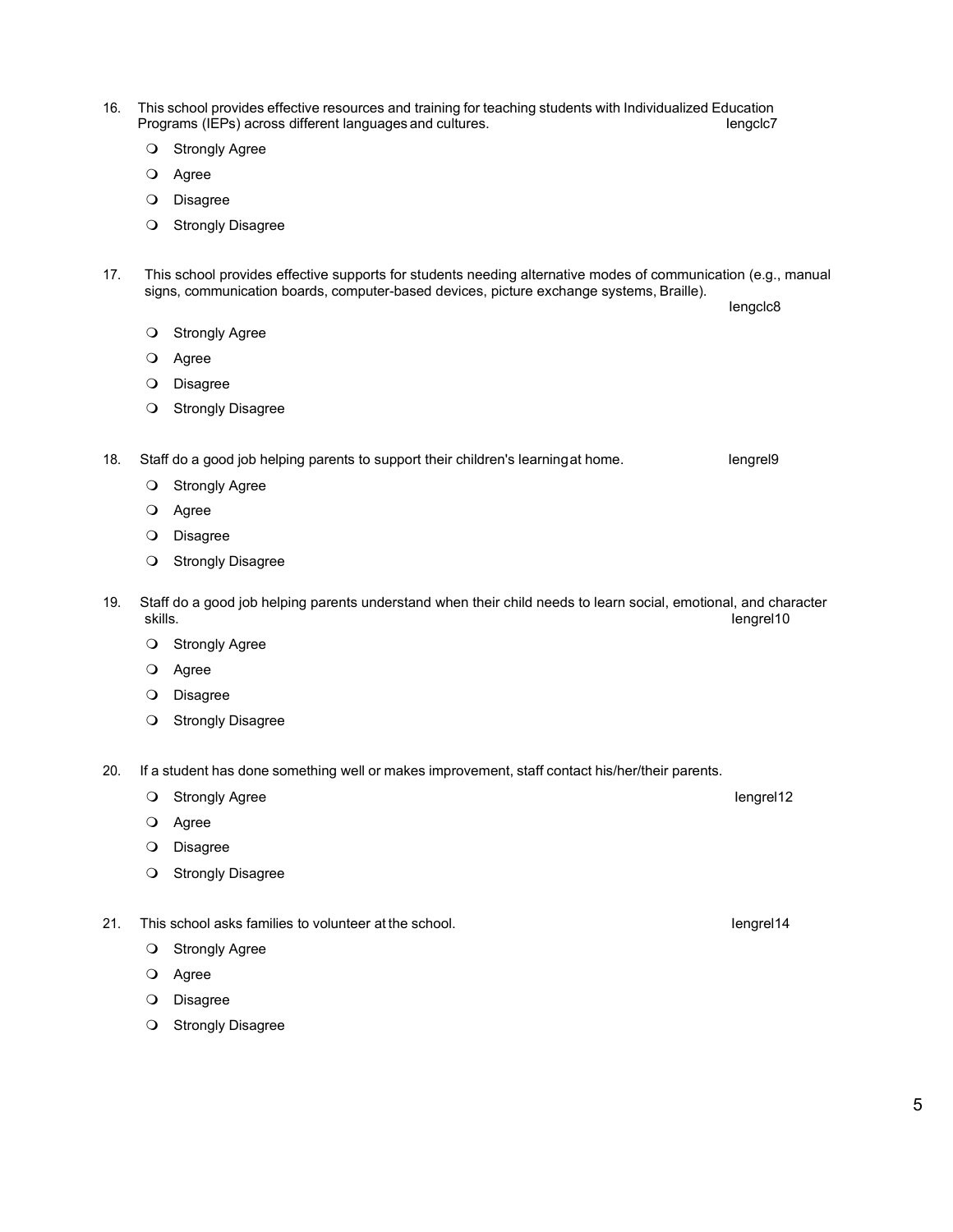| 22. | This school communicates with parents in a timely and ongoing basis.<br>lengrel15 |                                                                                       |           |  |
|-----|-----------------------------------------------------------------------------------|---------------------------------------------------------------------------------------|-----------|--|
|     | $\circ$                                                                           | <b>Strongly Agree</b>                                                                 |           |  |
|     | $\circ$                                                                           | Agree                                                                                 |           |  |
|     | $\circ$                                                                           | Disagree                                                                              |           |  |
|     | $\circ$                                                                           | <b>Strongly Disagree</b>                                                              |           |  |
| 23. | I feel like I belong.<br>Isafemo52                                                |                                                                                       |           |  |
|     | $\circ$                                                                           | <b>Strongly Agree</b>                                                                 |           |  |
|     | $\circ$                                                                           | Agree                                                                                 |           |  |
|     | $\circ$                                                                           | Disagree                                                                              |           |  |
|     | $\circ$                                                                           | <b>Strongly Disagree</b>                                                              |           |  |
| 24. |                                                                                   | I feel satisfied with the recognition I get for doing a good job.                     | Isafemo53 |  |
|     | $\circ$                                                                           | <b>Strongly Agree</b>                                                                 |           |  |
|     | $\circ$                                                                           | Agree                                                                                 |           |  |
|     | $\circ$                                                                           | Disagree                                                                              |           |  |
|     | $\circ$                                                                           | <b>Strongly Disagree</b>                                                              |           |  |
| 25. |                                                                                   | I feel comfortable discussing feelings, worries, and frustrations with my supervisor. | Isafemo54 |  |
|     | $\circ$                                                                           | <b>Strongly Agree</b>                                                                 |           |  |
|     | $\circ$                                                                           | Agree                                                                                 |           |  |
|     | $\circ$                                                                           | Disagree                                                                              |           |  |
|     | $\circ$                                                                           | <b>Strongly Disagree</b>                                                              |           |  |
| 26. | This school inspires me to do the very best at my job.<br>Isafemo55               |                                                                                       |           |  |
|     | $\circ$                                                                           | <b>Strongly Agree</b>                                                                 |           |  |
|     | $\circ$                                                                           | Agree                                                                                 |           |  |
|     | $\circ$                                                                           | Disagree                                                                              |           |  |
|     | $\circ$                                                                           | <b>Strongly Disagree</b>                                                              |           |  |
| 27. |                                                                                   | Isafemo56<br>People at this school care about me as a person.                         |           |  |
|     | $\circ$                                                                           | <b>Strongly Agree</b>                                                                 |           |  |
|     | $\circ$                                                                           | Agree                                                                                 |           |  |
|     |                                                                                   |                                                                                       |           |  |

- O Disagree
- O Strongly Disagree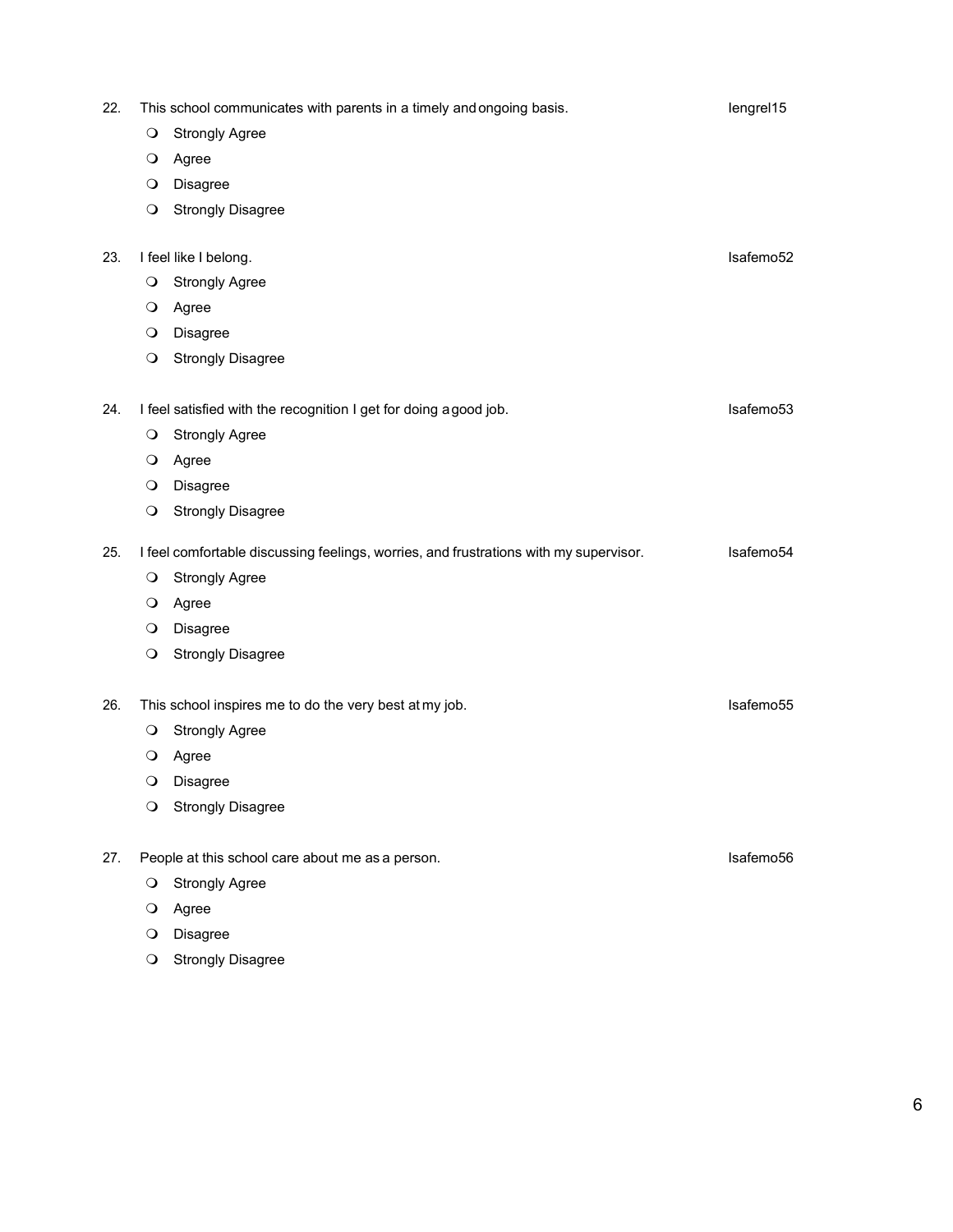- 28. I can manage almost any student behavior problem. In the state of the state of the state Isafemo58 **O** Strongly Agree Agree O Disagree **O** Strongly Disagree 29. I feel safe at this school. In the school state at this school. **O** Strongly Agree O Agree O Disagree **O** Strongly Disagree 30. The following types of problems occur at this school often: physical conflicts among students. Isafpsaf60 **O** Strongly Agree O Agree O Disagree **O** Strongly Disagree 31. The following types of problems occur at this school often: robbery or theft. Safpsaf61 **O** Strongly Agree O Agree O Disagree O Strongly Disagree 32. The following types of problems occur at this school often: vandalism. In the following types of problems occur at this school often: vandalism. **O** Strongly Agree O Agree O Disagree
	- **O** Strongly Disagree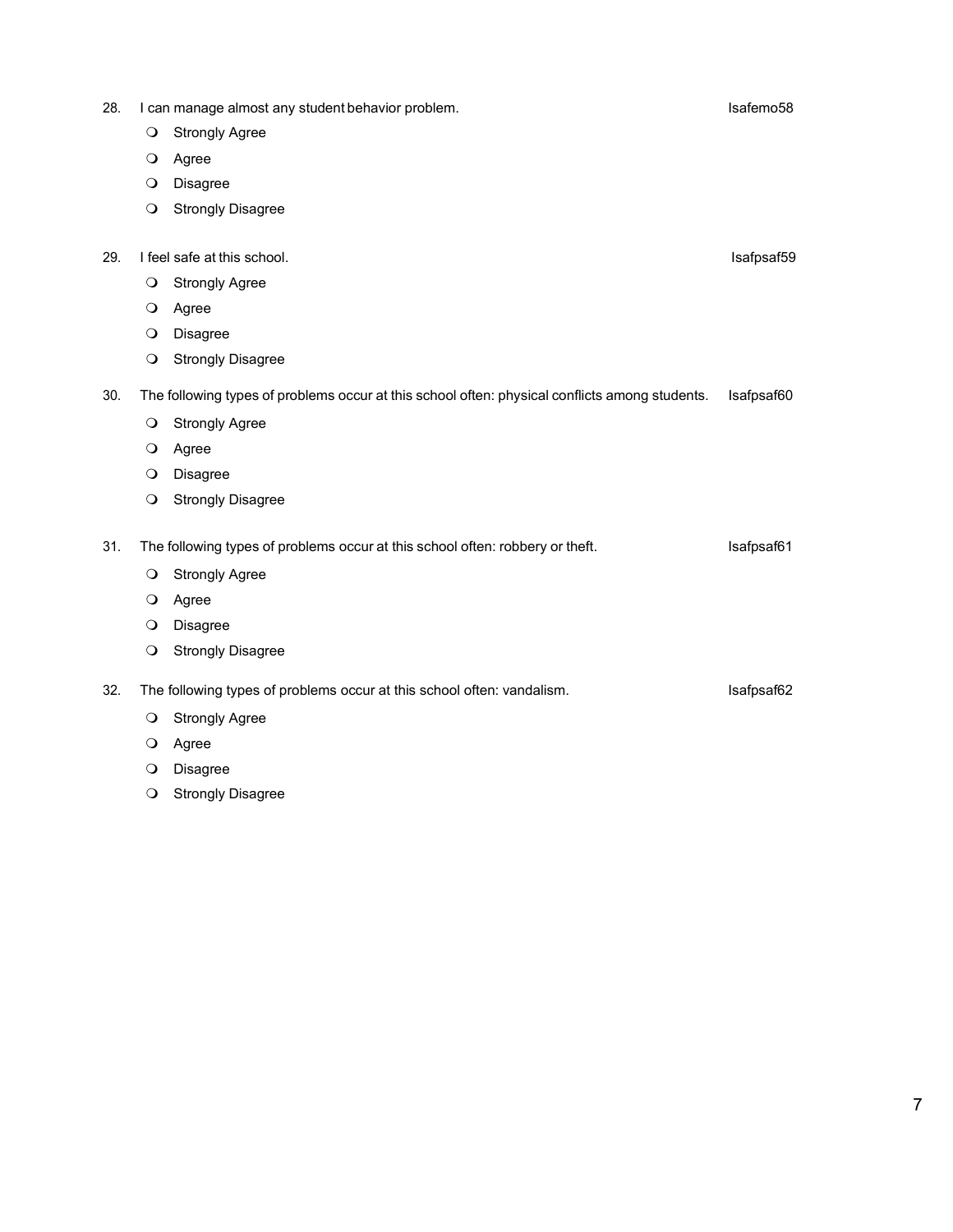- 33. The following types of problems occur at this school often: student possession of weapons. Isafpsaf64
	- O Strongly Agree
	- O Agree
	- O Disagree
	- O Strongly Disagree
- 34. The following types of problems occur at this school often: sexual assault or dating violence. Isafpsaf143
	- **O** Strongly Agree
	- Agree
	- O Disagree
	- **O** Strongly Disagree
- 35. The following types of problems occur at this school often: physical abuse of teachers. Isafpsaf66
	- O Strongly Agree
	- Agree
	- O Disagree
	- **O** Strongly Disagree
- 36. The following types of problems occur at this school often: student verbal abuse of teachers. Isafpsaf67
	- O Strongly Agree
	- Agree
	- O Disagree
	- **O** Strongly Disagree

*This question is about bullying. Bullying happens when one or more students tease, threaten, spread rumors about, hit, shove or hurt another student. It is not bullying when students of about the same strength or power argue or fight or tease each other in a friendly way. Bullies are usually stronger, or have more friends or more money, or some other power over the student being bullied. Usually, bullying happens over and over, or the student being bullied thinks it might happen over and over.*

37. I think that bullying is a frequent problem at this school. In the state of the state state is a local 68

- O Strongly Agree
- O Agree
- O Disagree
- O Strongly Disagree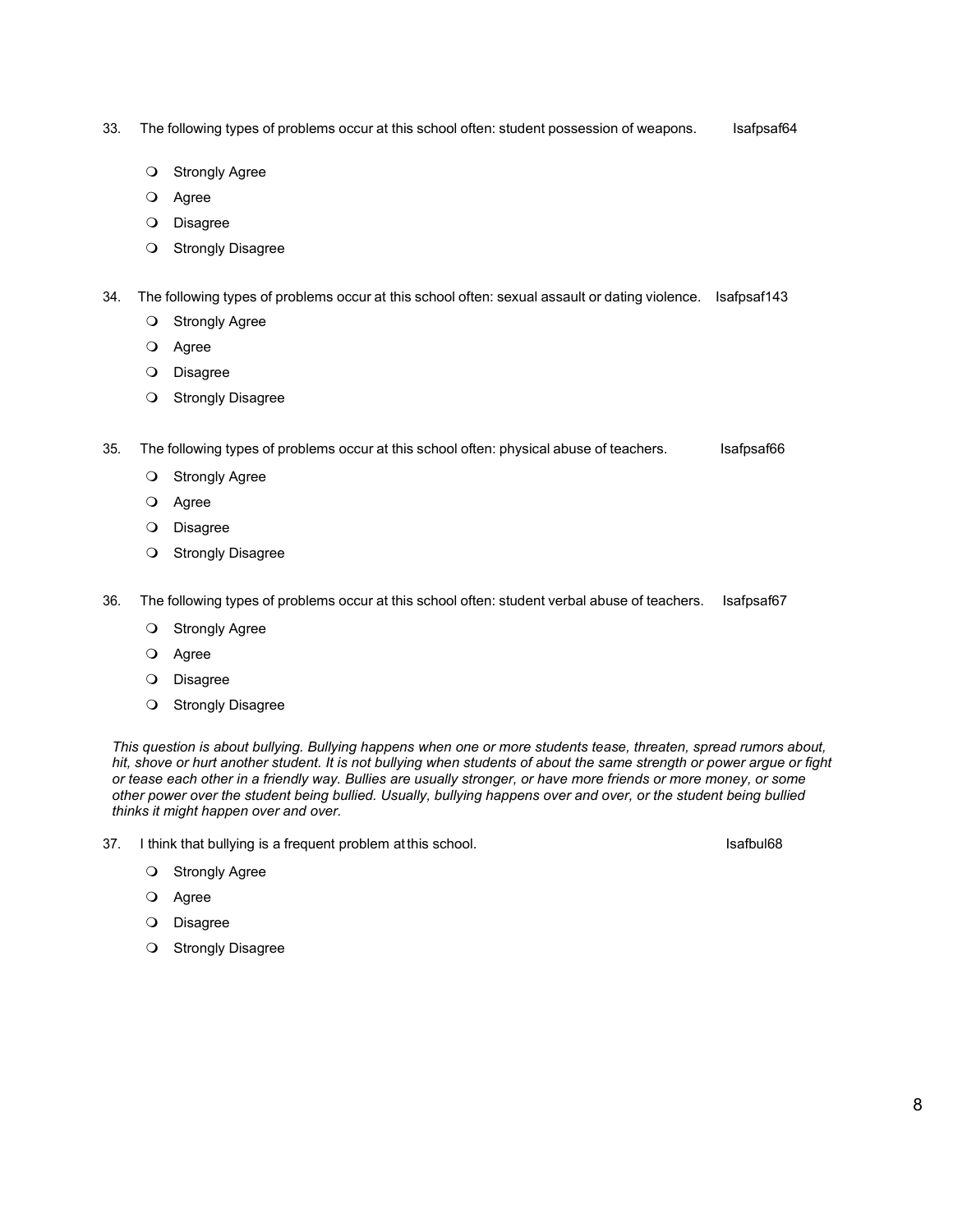*This question is about cyberbullying. Cyberbullying is bullying that takes place using electronic technology. Examples of cyberbullying include mean text messages or emails, rumors sent by email or posted on social networking sites, and embarrassing pictures, videos, websites, or fake profiles.*

- 38. I think that cyberbullying is a frequent problem among students at this school. In think that cyberbul69
	- **O** Strongly Agree
	- O Agree
	- O Disagree
	- O Strongly Disagree

39. Students at this school would feel comfortable reporting a bullying incident to a teacher or other staff.

**Strongly Agree Isafbul71 Strongly Agree** Isafbul71 Agree O Disagree

- **O** Strongly Disagree
- 40. Staff at this school always stop bullying when they see it. In the set of the state of the stafbul73
	- O Strongly Agree
	- Agree
	- O Disagree
	- **O** Strongly Disagree

41. Staff at this school are teased or picked on about their race or ethnicity. Staff at this school are teased or picked on about their race or ethnicity.

- O Strongly Agree
- Agree
- O Disagree
- **O** Strongly Disagree

42. Staff at this school are teased or picked on about their cultural background or religion. Safbul80

- O Strongly Agree
- O Agree
- O Disagree
- O Strongly Disagree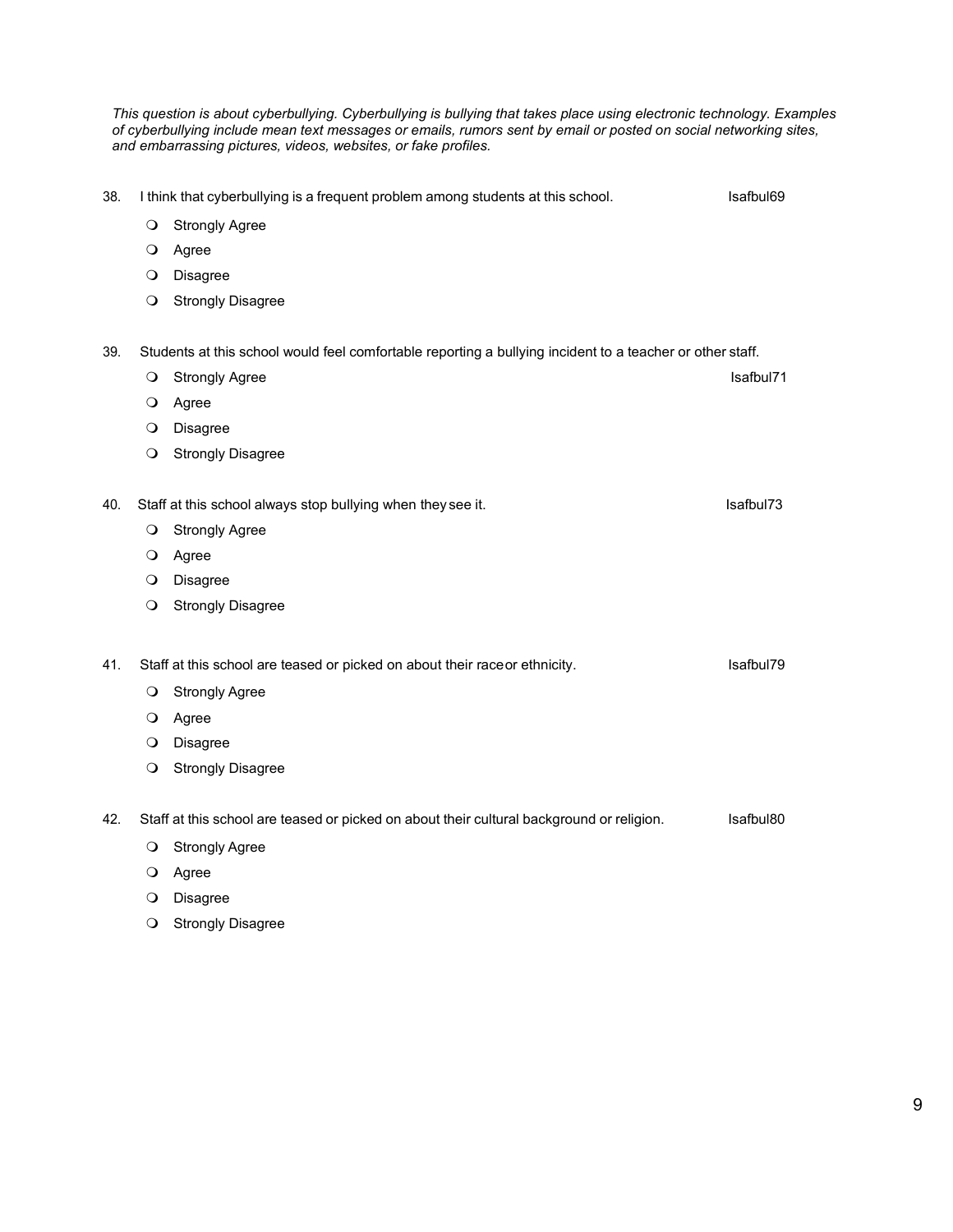- 43. Staff at this school are teased or picked on about their physical or mental disability. Isafbul81
	- O Strongly Agree
	- Agree
	- O Disagree
	- O Strongly Disagree

44. Staff at this school are teased or picked on about their sexual orientation or gender identity or expression.

- O Strongly Agree Isafbul82
	- O Agree
	- O Disagree
	- O Strongly Disagree

45. Staff at this school are discriminated against or harassed about their raceor ethnicity. Safbul79b

- O Strongly Agree
- O Agree
- O Disagree
- O Strongly Disagree
- 46. Staff at this school are discriminated against or harassed about their cultural background or religion.
	- O Strongly Agree Isafbul80b
	- O Agree
	- O Disagree
	- O Strongly Disagree
- 47. Staff at this school are discriminated against or harassed about their physical or mental disability.
	- O Strongly Agree Isafbul81b
		- Agree
		- O Disagree
		- O Strongly Disagree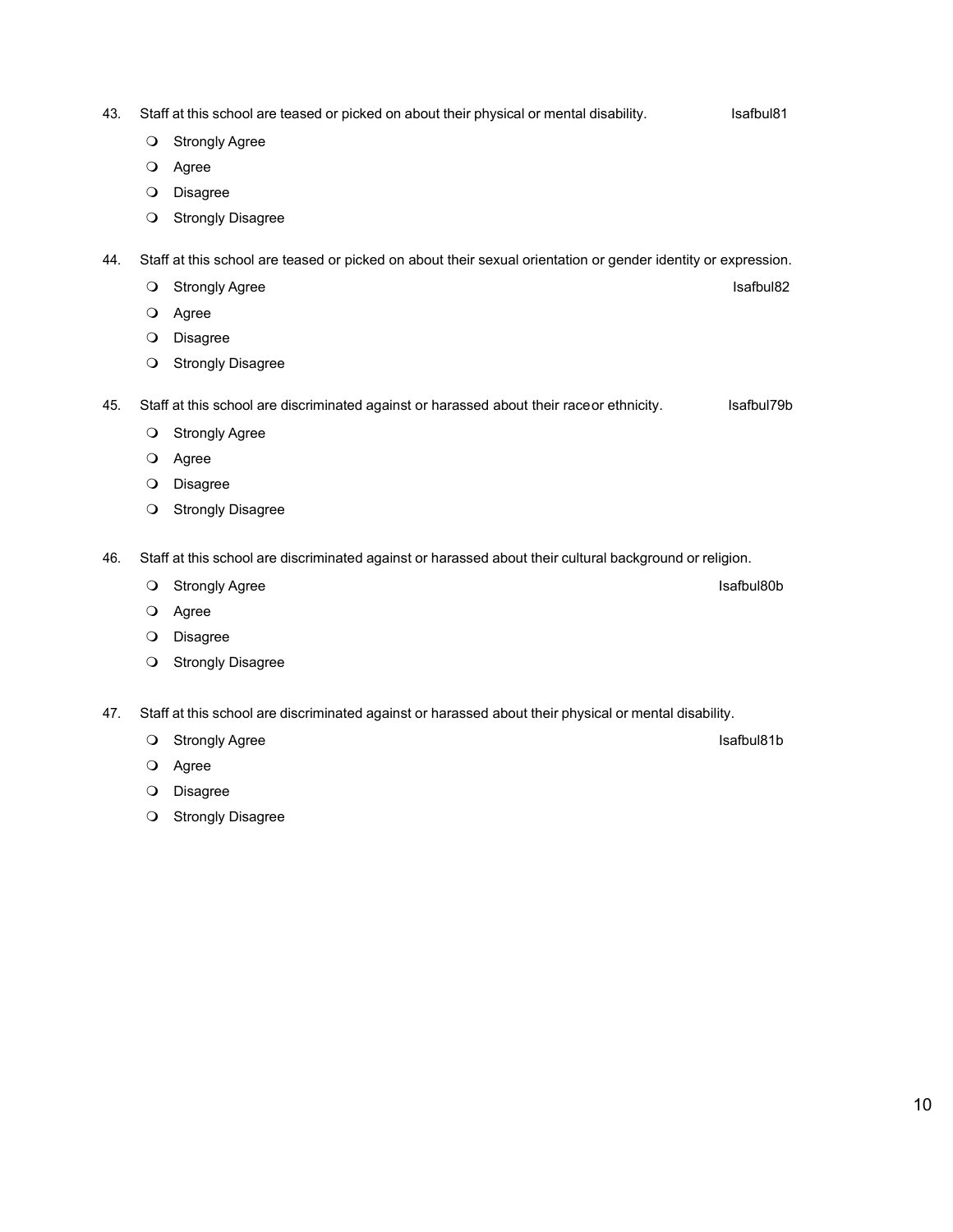- 48. Staff at this school are discriminated against or harassed abouttheir sexual orientation or gender identity or expression.
	- O Strongly Agree Isafbul82b
	- Agree
	- O Disagree
	- O Strongly Disagree

## *END OF THE MAIN STAFF SURVEY QUESTIONS. OPTIONAL QUESTIONS FOR SCHOOL CAMPUS BELOW.*

- 49. Staff at this school are clearly informed about school discipline policies and procedures. Ienvdis129
	- **O** Strongly Agree
	- O Agree
	- O Disagree
	- O Strongly Disagree
- 50. School rules are applied equally to all students. In the state of the state of the state of the state of the state of the state of the state of the state of the state of the state of the state of the state of the state
	- O Strongly Agree
	- Agree
	- O Disagree
	- O Strongly Disagree

51. This school effectively handles student discipline and behavior problems. This school effectively handles student discipline and behavior problems.

- O Strongly Agree
- O Agree
- O Disagree
- **O** Strongly Disagree

52. Staff at this school work together to ensure an orderly environment. Staff at this school work together to ensure an orderly environment.

- O Strongly Agree
- O Agree
- O Disagree
- O Strongly Disagree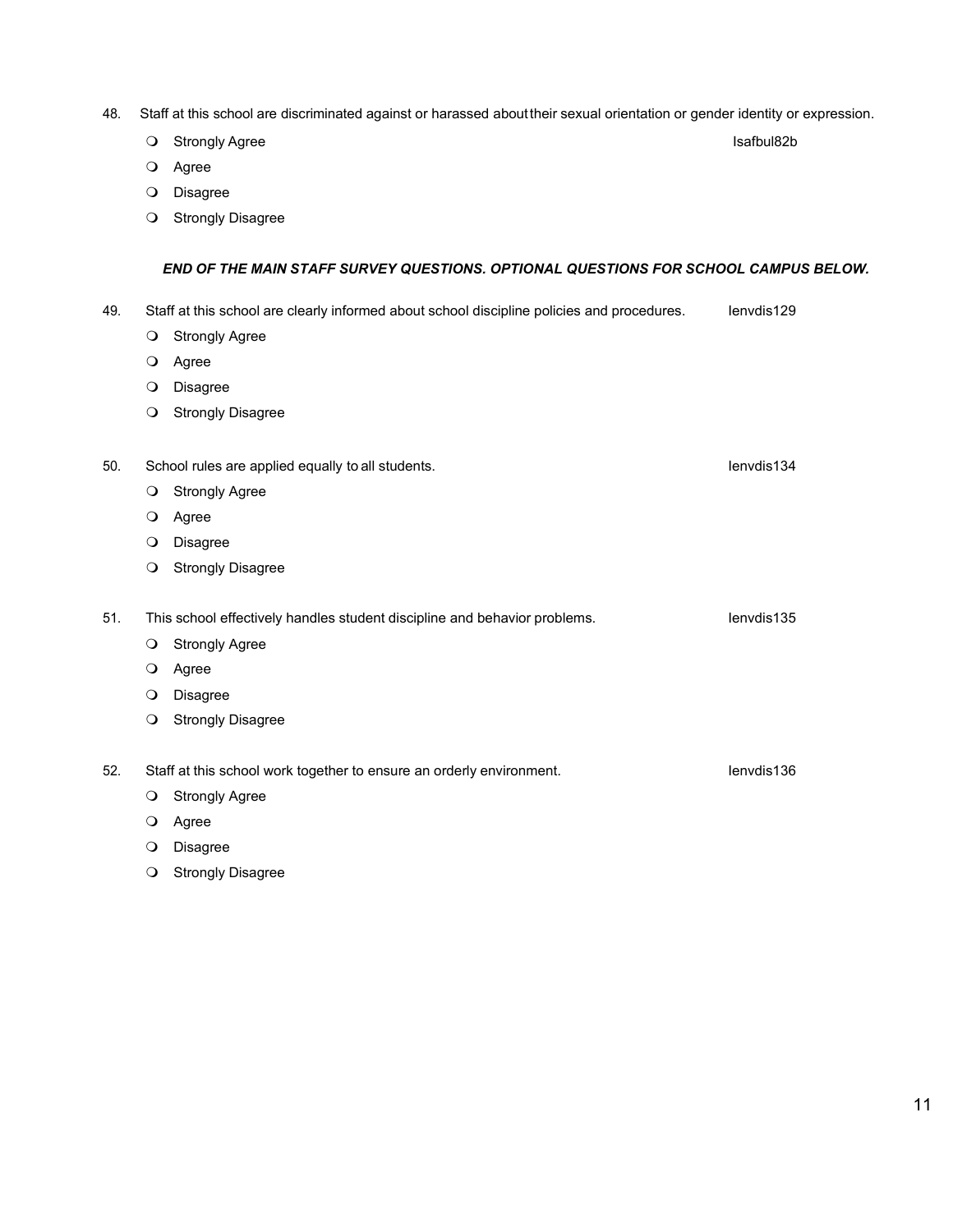- 53. This school provides quality counseling or other services to help students with social or emotional needs.
	- O Strongly Agree Ienvmen123
	- O Agree
	- O Disagree
	- **O** Strongly Disagree

54. This school provides the materials, resources, and training necessary for me to support students' social or emotional needs.

- O Strongly Agree
- Agree
- O Disagree
- **O** Strongly Disagree

55. This school places a priority on addressing students' mental health needs. In the school places a priority on addressing students' mental health needs.

- **O** Strongly Agree
- Agree
- O Disagree
- **O** Strongly Disagree
- 56. This school places a priority on teaching students strategies to manage their stress levels. Ienvmen128
	- O Strongly Agree
	- Agree
	- O Disagree
	- O Strongly Disagree
- 57. This school places a priority on helping students with their social, emotional, and behavioral problems. Ienvmen137
	- **O** Strongly Agree
	- Agree
	- O Disagree
	- **O** Strongly Disagree

58. My level of involvement in decision making at this school is fine with me. **In the same in the set of the set of** lengpar29

- O Strongly Agree
- Agree
- O Disagree
- O Strongly Disagree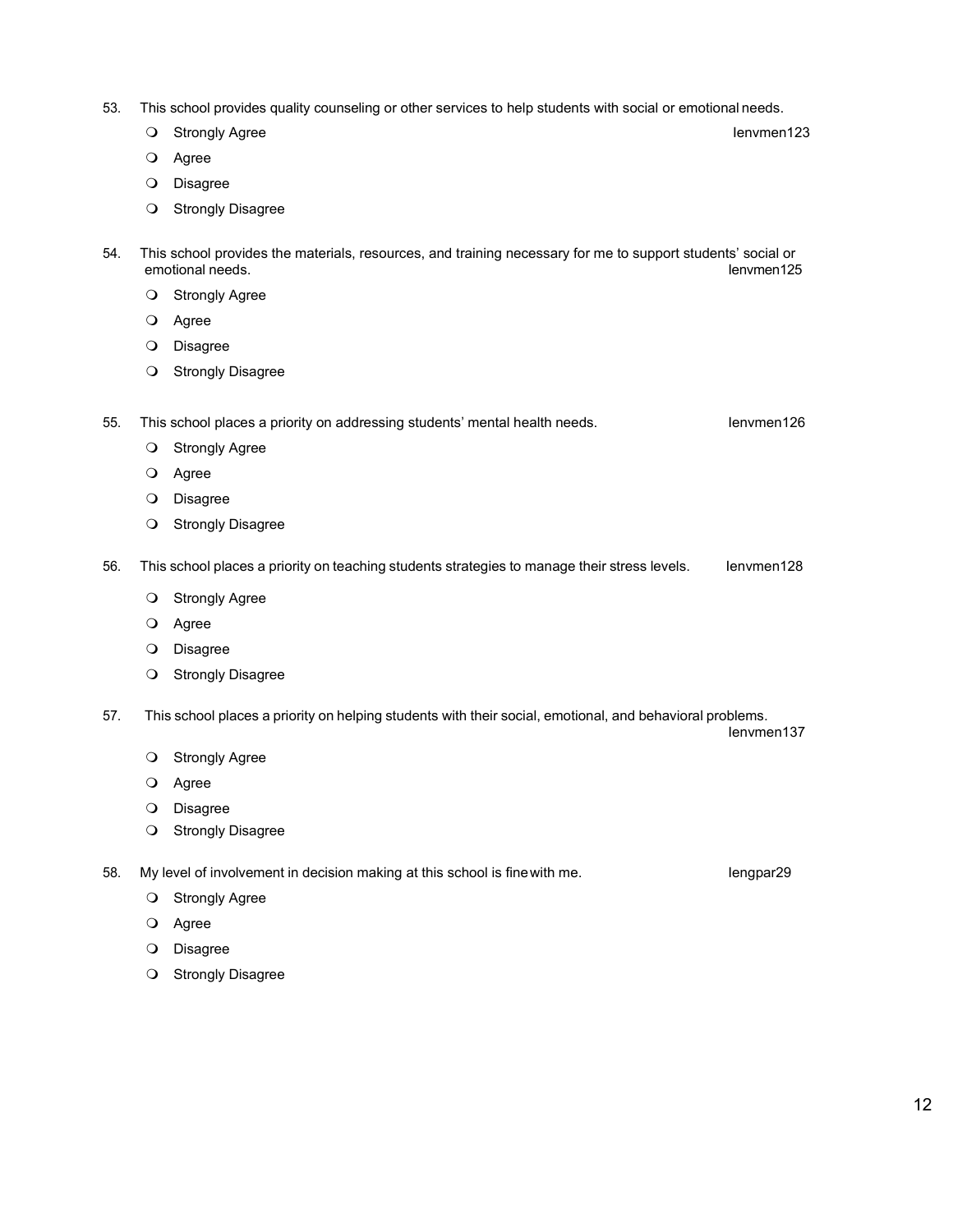| 59. |                                                               | Staff at this school have many informal opportunities to influence what happens within the school.              | lengpar31  |
|-----|---------------------------------------------------------------|-----------------------------------------------------------------------------------------------------------------|------------|
|     | $\circ$                                                       | <b>Strongly Agree</b>                                                                                           |            |
|     | $\circ$                                                       | Agree                                                                                                           |            |
|     | $\circ$                                                       | <b>Disagree</b>                                                                                                 |            |
|     | $\circ$                                                       | <b>Strongly Disagree</b>                                                                                        |            |
| 60. |                                                               | At this school, students are given the opportunity to take part in decision making.                             | lengpar32  |
|     | $\circ$                                                       | <b>Strongly Agree</b>                                                                                           |            |
|     | $\circ$                                                       | Agree                                                                                                           |            |
|     | $\circ$                                                       | Disagree                                                                                                        |            |
|     | $\circ$                                                       | <b>Strongly Disagree</b>                                                                                        |            |
| 61. | Administrators involve staff in decision-making.<br>lengpar36 |                                                                                                                 |            |
|     | $\circ$                                                       | <b>Strongly Agree</b>                                                                                           |            |
|     | $\circ$                                                       | Agree                                                                                                           |            |
|     | $\circ$                                                       | <b>Disagree</b>                                                                                                 |            |
|     | $\circ$                                                       | <b>Strongly Disagree</b>                                                                                        |            |
|     |                                                               | 62. This school provides students with opportunities to take a lead role in organizing programs and activities. | lengpar42  |
|     | $\circ$                                                       | <b>Strongly Agree</b>                                                                                           |            |
|     | $\circ$                                                       | Agree                                                                                                           |            |
|     | $\circ$                                                       | Disagree                                                                                                        |            |
|     | $\circ$                                                       | <b>Strongly Disagree</b>                                                                                        |            |
| 63. |                                                               | Students are encouraged to get involved in extra-curricular activities.                                         | lengpar48  |
|     | $\circ$                                                       | <b>Strongly Agree</b>                                                                                           |            |
|     | $\circ$                                                       | Agree                                                                                                           |            |
|     | $\circ$                                                       | Disagree                                                                                                        |            |
|     | $\circ$                                                       | <b>Strongly Disagree</b>                                                                                        |            |
| 64. |                                                               | Once we start a new program at this school, we follow up to make sure that it's working.                        | lenvins107 |
|     | $\circ$                                                       | <b>Strongly Agree</b>                                                                                           |            |
|     | $\circ$                                                       | Agree                                                                                                           |            |
|     | $\circ$                                                       | Disagree                                                                                                        |            |
|     | $\circ$                                                       | <b>Strongly Disagree</b>                                                                                        |            |
| 65. |                                                               | The programs and resources at this school are adequate to support students' learning.                           | lenvins108 |
|     | $\circ$                                                       | <b>Strongly Agree</b>                                                                                           |            |
|     | $\circ$                                                       | Agree                                                                                                           |            |
|     | $\circ$                                                       | Disagree                                                                                                        |            |

O Strongly Disagree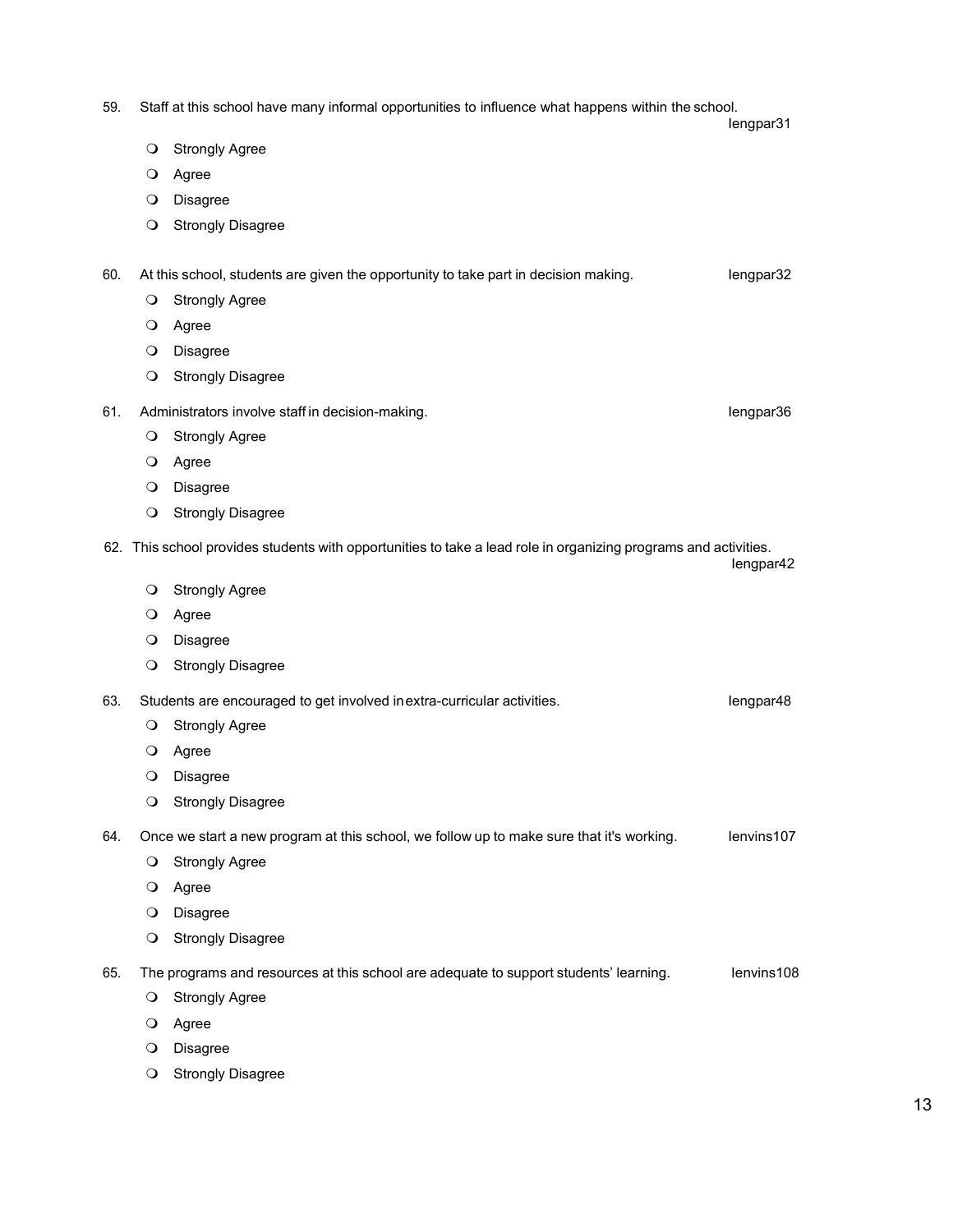66. Teachers at this school feel responsible to help each other do their best. In the state of the lenvins110

- **O** Strongly Agree
- O Agree
- O Disagree
- O Strongly Disagree

67. Teachers at this school feel that it is a part of their job to prepare students to succeed in college or in career. Ienvins115

- O Strongly Agree
- O Agree
- O Disagree
- O Strongly Disagree

68. The programs and resources at this school are adequate to support students with special needs ordisabilities. Ienvins116

- O Strongly Agree
- Agree
- O Disagree
- **O** Strongly Disagree
- 69. This school looks clean and pleasant. In this school looks clean and pleasant.
	- O Strongly Agree
	- Agree
	- O Disagree
	- **O** Strongly Disagree
- 70. This school is an inviting work environment. In the state of the state of the state of the lenvpenv98
	- **O** Strongly Agree
	- Agree
	- O Disagree
	- O Strongly Disagree

71. My teaching is hindered by poor heating, cooling, and/or lighting systems at this school. Ienvpenv100  $\overline{O}$  Strongly Agree

- O Agree
- O Disagree
- **O** Strongly Disagree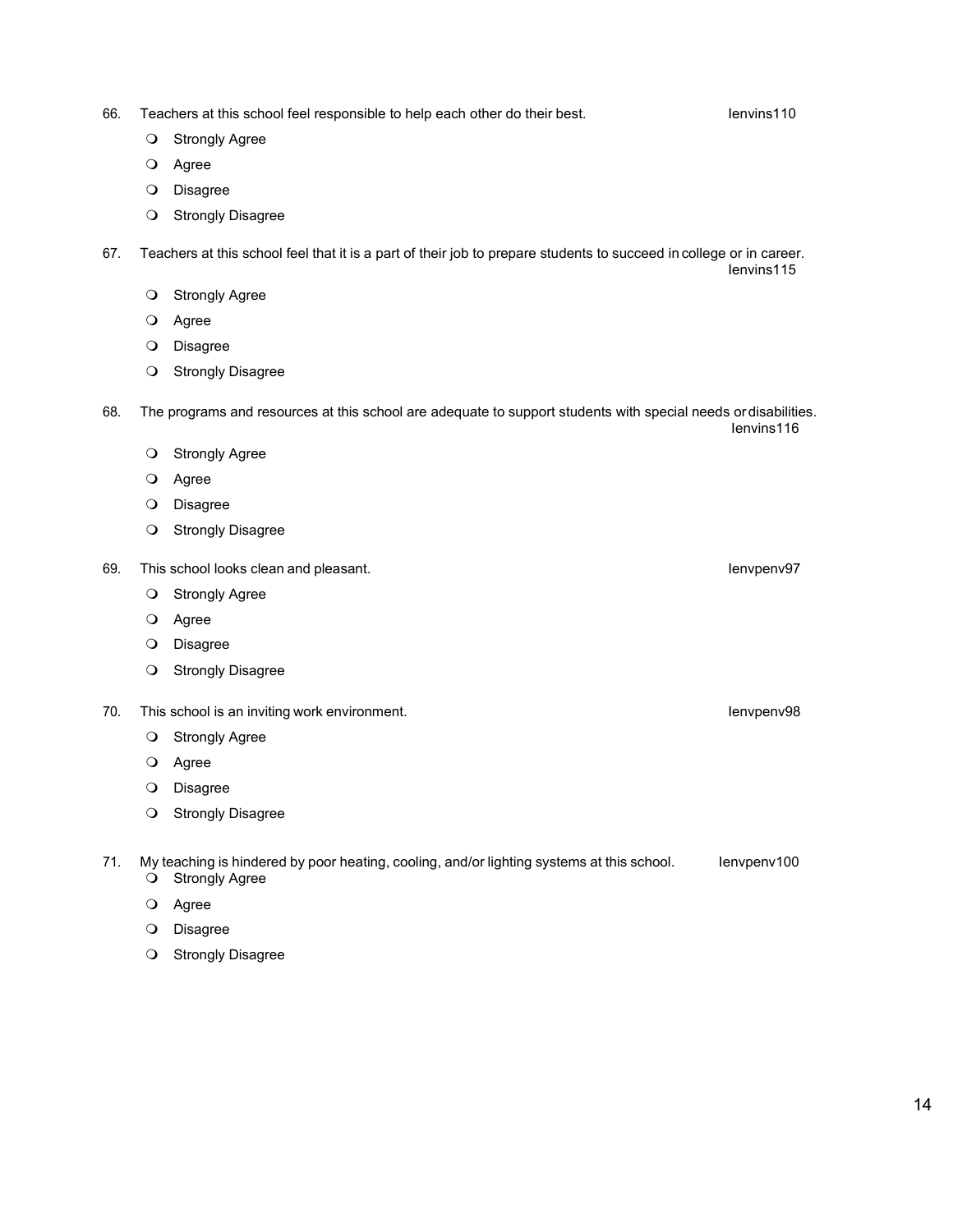- 72. My teaching is hindered by a lack of instructional space (e.g., classrooms) at this school. Ienvpenv101
	- O Strongly Agree
	- Agree
	- O Disagree
	- O Strongly Disagree

73. My teaching is hindered by a lack of textbooks and basic supplies at this school. Inversion the lenvpenv102

- O Strongly Agree
- Agree
- O Disagree
- O Strongly Disagree

74. My teaching is hindered by inadequate or outdated equipment or facilities at this school. Ienvpenv103

- O Strongly Agree
- O Agree
- O Disagree
- O Strongly Disagree

### **How much of a problem are the following at this school? Mark one response.**

*Drugs means any substance, including those used to get "high" or increase performance in school or sports. Examples of drugs include marijuana, illegal drugs, inhalants, synthetic drugs used to get high (K-2, bath salts, white lightning), or over-the-counter medicine. This does not include medications prescribed by doctor or nurse for the person but includes prescription drugs that are NOT prescribed to the person by his/her doctor.*

- 75. At this school, how much of a problem is student drug use? In the state of safsub83
	- O Not a Problem
	- O Small Problem
	- O Somewhat a Problem
	- Large Problem

76. At this school, how much of a problem is student use of electronic cigarettes? In this school, how much of a problem is student use of electronic cigarettes?

- Not a Problem
- O Small Problem
- O Somewhat a Problem
- Large Problem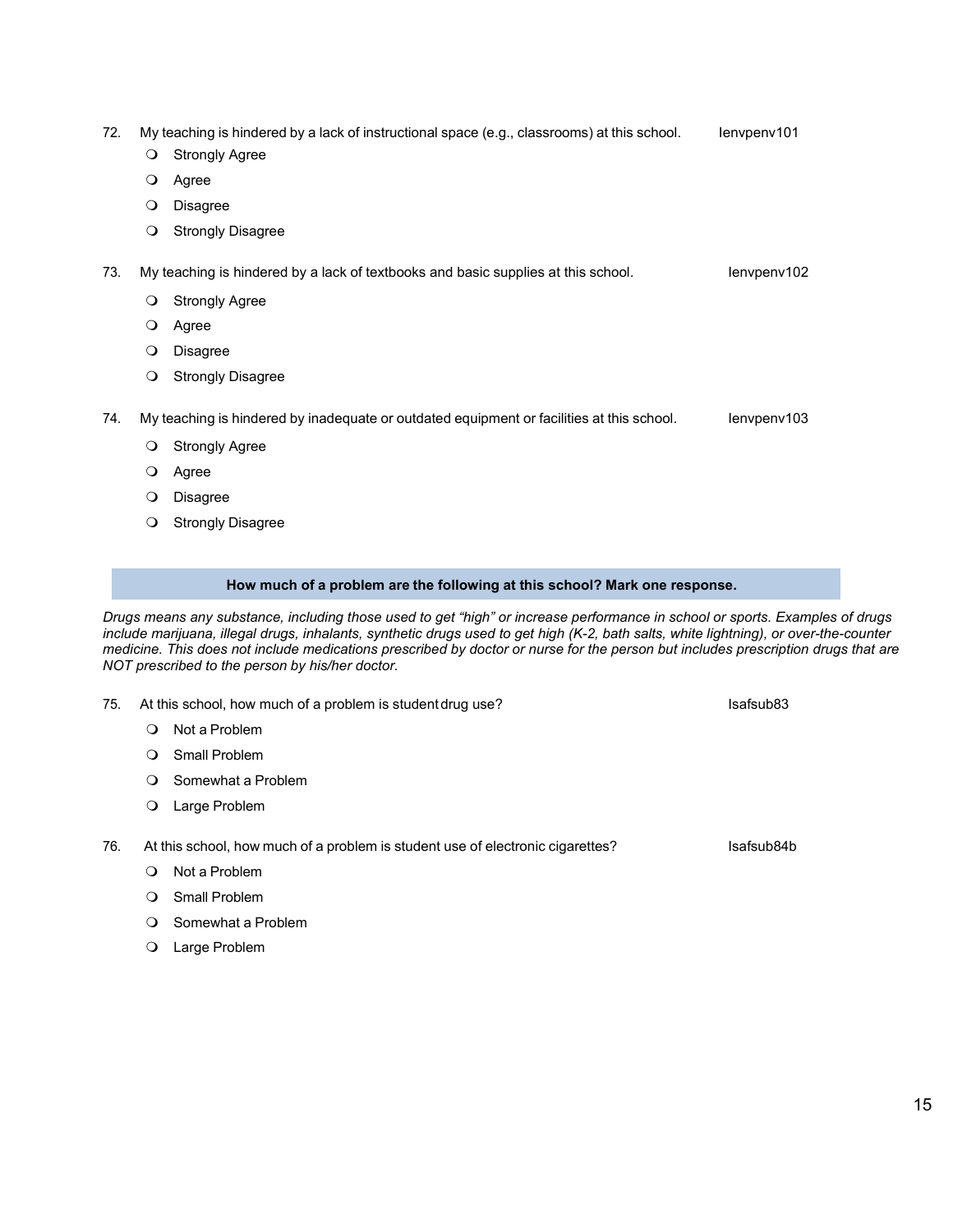- 77. At this school, how much of a problem is student use of tobacco (e.g., cigarettes, chew, cigars)?
	- O Not a Problem in the set of the set of the set of the set of the set of the set of the set of the set of the set of the set of the set of the set of the set of the set of the set of the set of the set of the set of the s
		- O Small Problem
		- O Somewhat a Problem
		- Large Problem

"Alcohol" means a full or part of a drink of alcohol. Examples include beer, wine, mixed drink, shot of liquor, or any *combination of these alcoholic drinks. This does not include alcohol that you may drink for religious purposes.*

- 78. At this school, how much of a problem is student alcohol use? The match of safsub85
	- Not a Problem
	- O Small Problem
	- O Somewhat a Problem
	- Large Problem

**How strongly do you agree or disagree with the following statements about this school? Mark one response.**

- 79. This school collaborates well with community organizations to help address youth substance use problems.
	- O Strongly Agree Isafsub86
	- Agree
	- O Disagree
	- O Strongly Disagree

80. This school has adequate resources to address substance use prevention. In this school has adequate resources to address substance use prevention.

- O Strongly Agree
- O Agree
- O Disagree
- **O** Strongly Disagree
- 81. This school provides effective confidential support and referral services for students needing help because of substance abuse (e.g., a Student Assistance Program). substance abuse (e.g., a Student Assistance Program).
	- O Strongly Agree
	- Agree
	- O Disagree
	- O Strongly Disagree